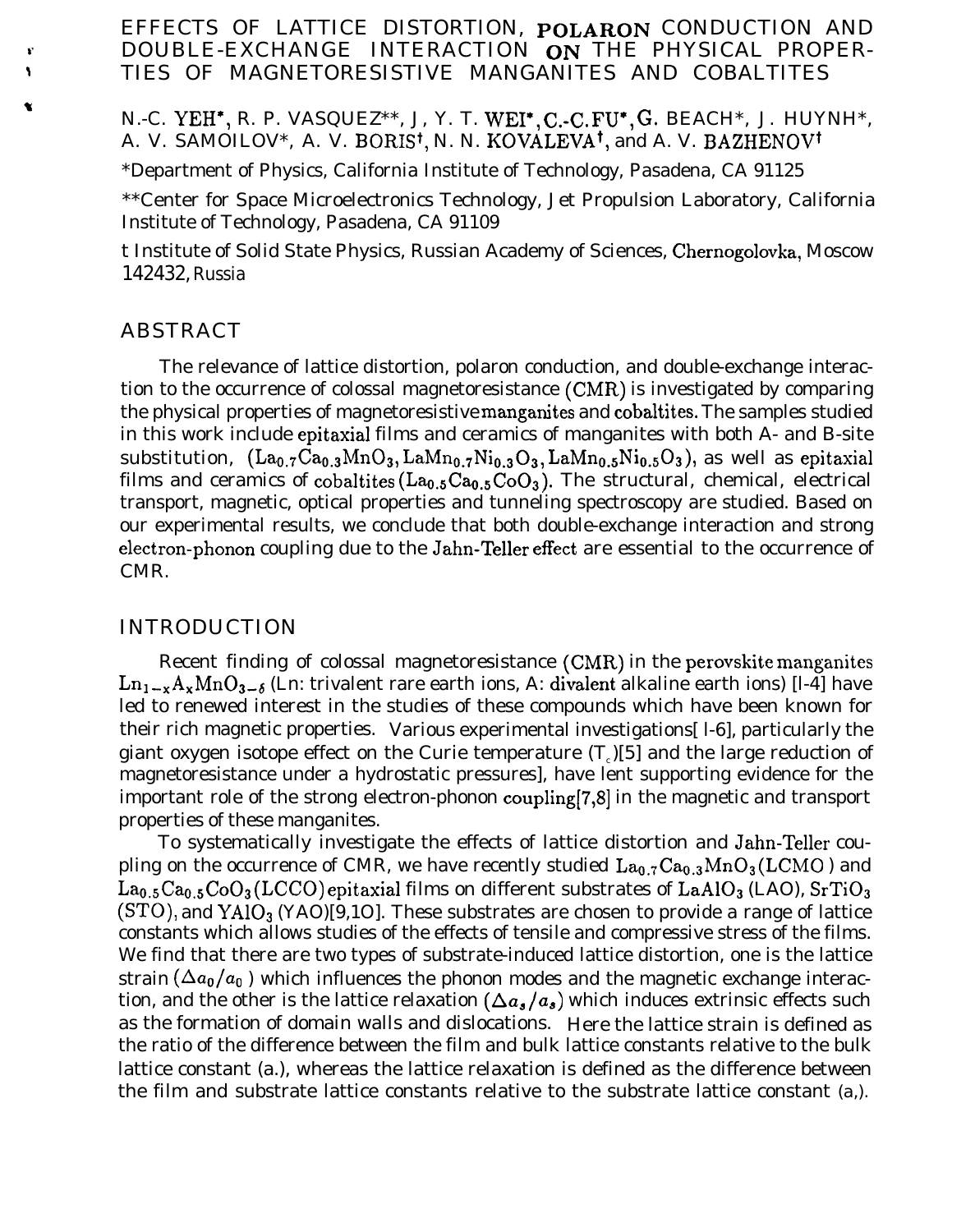Both the magnetoresistance and the zero-field resistivity of the manganites are strongly correlated with the substrate-induced lattice distortion [9,10], whereas similar lattice distortion in the cobaltites does not yield any significant effects on the magnetoresistance[9,10]. The correlation between the maximum magnetoresistance and the total lattice distortion (As/a), approximated by taking the geometric mean of  $(\Delta a_0/a_0)$  and  $(\Delta a_s/a_s)$ , in the LCMO epitaxial films is illustrated in Fig.1. Here the magnetoresistance is defined as  $\Delta R_H \equiv \left[\rho(0) - \rho(H)\right]/\rho(H)$ . The significantly different correlation with the lattice distortion between the magnetoresistance of LCMO and that of LCCO can be attributed to the Jahn-Teller effect and polaron conduction in the former.

t



Fig. 1 Correlation of the magnetoresistance  $(\Delta R_H)$  and the substrate-induced lattice distortion in the manganites  $La_{0.7}Ca_{0.3}MnO_3(LCMO)$ . For comparison, the insignificant effect of lattice distortion on the magnetoresistance of the cobaltites  $La_{0.5}Ca_{0.5}CoO_3$ (LCCO) is also illustrated.

In this work we present further experimental investigation of the physical properties of the LCMO and LCCO systems. We find that all measurements on the LCMO epitaxial films, including the electrical transport and optical reflectivity studies, are consistent with the presence of strong electron-phonon interadion in the manganites. Furthermore, the half-metallic electronic properties in the ferromagnetic state of LCMO also yield interesting spectroscopy associated with the spin-polarized tunneling. On the other hand, in spite of the small magnetoresistance, the multiple spin configurations of the Co-ions and the resulting "cluster glass" [11] in LCCO give rise to another interesting new phenomenon, the giant ferromagnetic Hall effect, with unprecedentedly large ferromagnetic Hall coefficient for a single-phase material[12]. To investigate the relevance of the double-exchange interaction to the occurrence of CMR, studies on the Ni-substituted manganites  $\text{LaMn}_{0.7}\text{Ni}_{0.3}\text{O}_3$ and  $\text{LaMn}_{0.5}\text{Ni}_{0.5}\text{O}_3(\text{LMNO})$  are performed. These manganites with B-site doping are ferromagnets resulting from the superexchange interaction of the  $Mn^{3+}$  and the low-spin Ni<sup>III</sup> Jahn-Teller ions [13-15]. Therefore by comparing the magnetoresistance of manganites with A- and B-site substitution, the role of double-exchange interaction in the CMR effect may be revealed.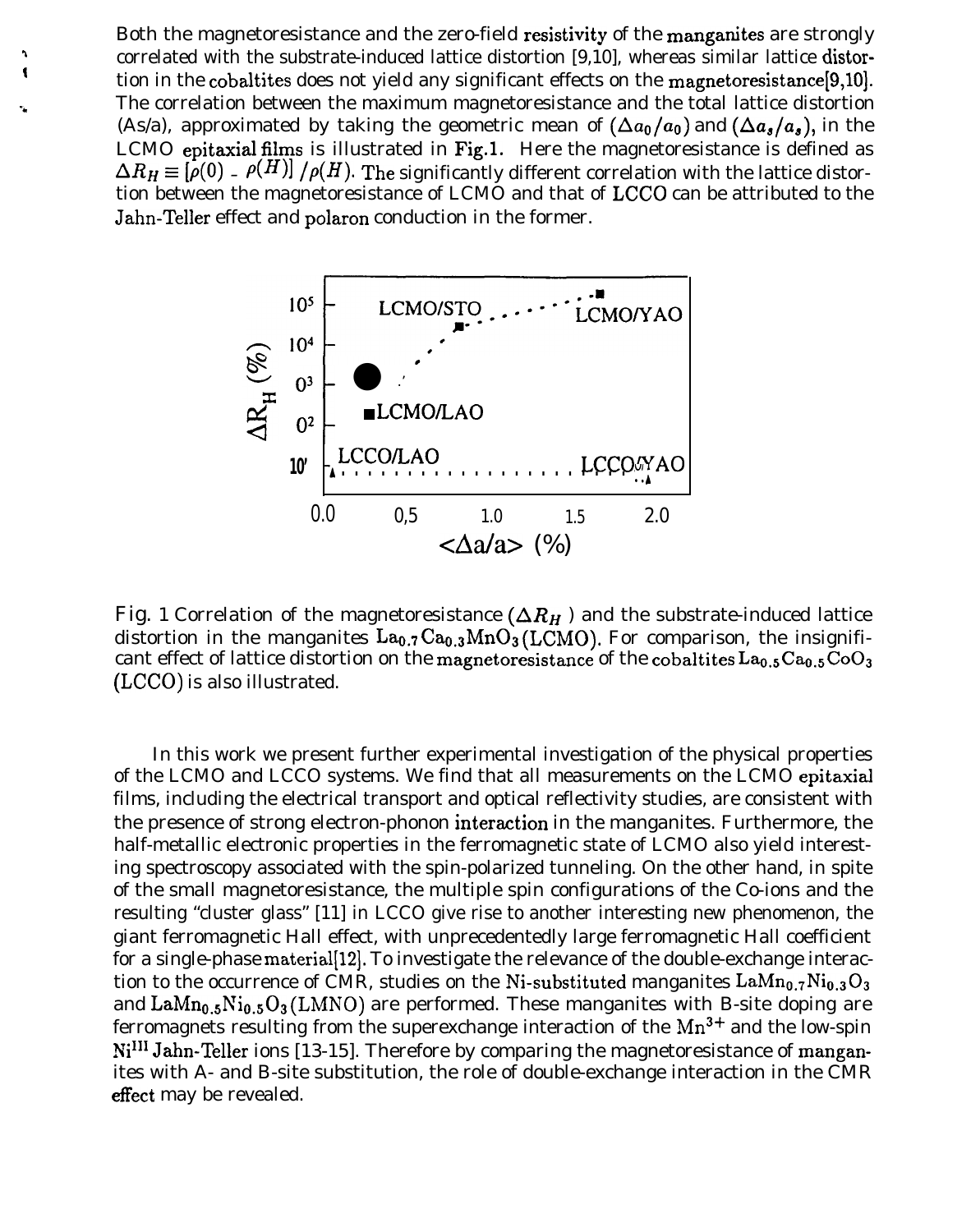## EXPERIMENTAL

\*

 $\Gamma$  The  $\rm LCMO, LCCO$  and  $\rm L MNO$  epitaxial films are grown by pulsed laser deposition <sup>a</sup> using stoichiometric targets. For studying the substrate-induced lattice distortion, 200 nm thick films of LCMO and LCCO are grown on different  $(001)$  substrates at  $700^{\circ}$  C in 100 mTorr of oxygen, and subsequently annealed at 900"C of 1 atm oxygen for several hours. For comparing the relevance of the double-exchange interaction, the LMNO epitaxial films with  $30\%$  and  $50\%$  Ni-substitution are grown with similar conditions on the LAO substrates. The Curie temperature  $T_c$  for LCMO is 260  $\pm$  10 K, for LCCO  $T_c$  = 180  $\pm$  5 K, for LMNO with 50% Ni-substitution  $T_c$  = 260+ 5 K, and for LMNO with 30% Nisubstitution  $Z' = 155 \pm 5$  K. The lattice constants *a*, *b* and c (c  $\perp$  sample surface) as well as the epitaxy of the films are determined using high resolution x-ray diffraction (XRD) and x-ray rocking curves. The valence and core electronic states have been investigated with x-ray photoelectron spectroscopy (XPS). The electrical transport properties of these samples, including the zero-field resistivity, as well as the magnetoresistance and Hall effect, have been studied using conventional four-probe techniques with the van der Pauw correction [16]. Infrared reflectivity spectra of the LCMO epitaxial films have also been performed from 50 cm<sup>-1</sup> to 5000 cm<sup>-1</sup> by measuring both the optical reflectivity and transmittivit y of the films on substrates and bare substrates [17], The tunneling spectroscopy was performed with a low-temperature scanning-tunneling microscope (STM). These experimental results obtained from different measurements are given below.

## RESULTS

# Structural and Chemical Properties

The lattice constants and the corresponding lattice strain  $(\Delta a_0/a_0)$  and lattice relaxation ( $\Delta a_s/a_s$ ) for the LCMO, LCCO and LMNO epitaxial films on various substrates are shown in Table I. All samples appear to be single-phase. The quality of epitaxy in the LCMO and LCCO films has been confirmed with x-ray rocking curves and has been demonstrated by the atomically smooth images of the surface topography and morphology

Table I The lattice constants, lattice relaxation and lattice strain determined from x-ray diffraction for  $\rm La_{0.7}Ca_{0.3}MnO_3$  (LCMO),  $\rm La_{0.5}Ca_{0.5}CoO_3$  (LCCO),  $\rm LaMn_{0.5}Ni_{0.5}O_3$  and  $\rm LaMn_{0.7}Ni_{0.3}O_3$  (LMNO) epitaxial *films* on substrates of LaAIOs (LAO), YA103 (YAO), and SrTi03 (STO). For comparison, the room temperature lattice constants in A for the bulk LCMO and LCCO are also tabulated, and the lattice constants for the substrates are: LAO  $[a = b = c = 3.792]$ , STO  $[a = b = c = 3.905]$ , and YAO  $[(a/\sqrt{2}) = 3.662]$ ,  $(b/\sqrt{2}) = 3.768$ ,  $(c/2) = 3.685$ .

| Compound           | Lattice | constant       | $(\text{\AA})$ | Lattice          | Relaxation (%)      | Lattice          | Strain           | $(\%)$  |
|--------------------|---------|----------------|----------------|------------------|---------------------|------------------|------------------|---------|
|                    | (a//ii) | $(b/\sqrt{2})$ | (c/2)          | $\Delta a_i/a_i$ | $\Delta b$ ,/ $b$ , | $\Delta a_0/a_0$ | $\Delta b_0/b_0$ | Ace/co  |
| LCMO               | 3.840   | 3.890          | 3.860          |                  |                     |                  |                  | --      |
| LCMO/LAO           | 3.842   | 3.854          | 3.921          | 1.32             | 1.64                | 0.05             | $-0.93$          | 1.58    |
| LCMO/STO           | 3.881   | 3.927          | 3.845          | 0.62             | 0.56                | 1.07             | 0.95             | $-0.39$ |
| LCMO/YAO           | 3.862   | 3.886          | 3.899          | 4.80             | 3.08                | 0.57             | $-0.10$          | 1.01    |
| LCCO               | 3.797   | 3.797          | 3.797          |                  |                     |                  |                  |         |
| LCCO/LAO           | 3.790   | 3.790          | 3.793          | $-0.05$          | $-0.05$             | $-0.18$          | $-0.18$          | $-0.11$ |
| LCCO/YAO           | 3.828   | 3.823          | 3.777          | 4.59             | 1.41                | 0.82             | 0.68             | $-0.53$ |
| LMNO/LAO $(x=0.3)$ |         |                | 3.884          |                  |                     |                  |                  |         |
| LMNO/LAO $(x=0.5)$ |         |                | 3.881          |                  |                     |                  |                  |         |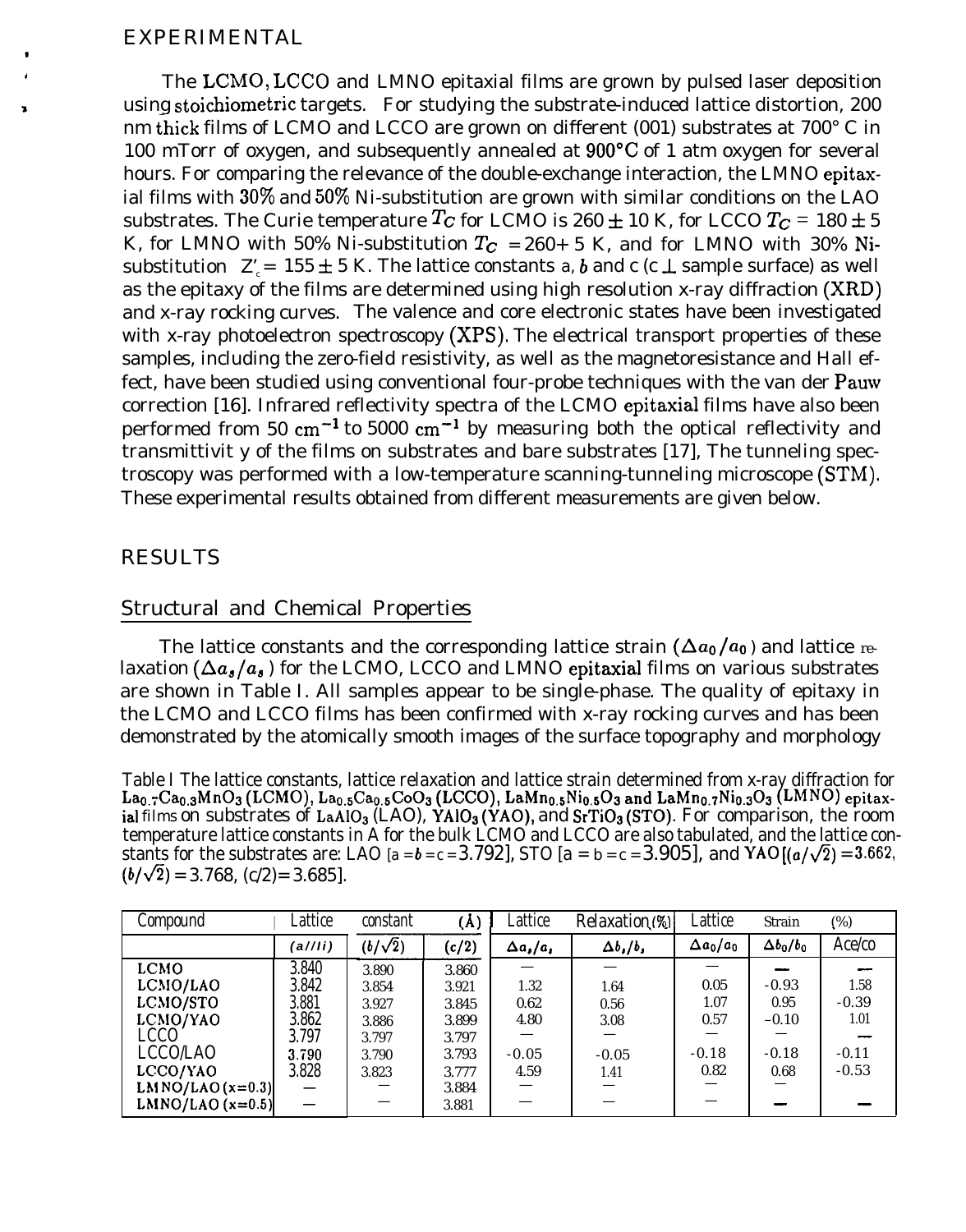taken with our STM, as reported in Ref. [10].

. .

Among both the LCMO and LCCO films of the same thickness, we find the largest lattice distortion in LCMO/YAO and LCCO/YAO from the x-ray data[9]. The chemical properties of these samples are further characterized with x-ray photoelectron spectroscopy (XPS)[18]. The room-temperature valence band spectra show no density of states at the Fermi level for the LCMO and LMNO, and a high density of states at the Fermi level for the LCCO, as illustrated in  $Fig.2(a)$ , consistent with the semiconducting and insulating nature of the LCMO and LMNO, respectively, and the metallic nature of LCCO. More details of the XPS data taken on the LCCO films have been given elsewhere[18]. Here we provide new results on the LMNO films in Fig.2(b) which compare the La 3d and Ni 2p signals of  $\text{LaMn}_1 - x\text{Ni}_x\text{O}_3(x = 0, 0.3, 0.5)$ . The structure in each spin-orbit split component of the La 3d signal reflects strong mixing of final states with  $3d^{9}4f^{0}L$  and  $3d^{9}4f^{1}L$  character, where underscoring denotes a hole and L denotes the oxygen ligand. The increased intensity of the high binding energy component of the La  $3d_{3/2}$  signal with increase Ni substitution results from overlap with the Ni  $2p_{3/2}$  signal, The Ni  $2p_1/2$  signal occurs at a binding energy of 872.2 eV, which is consistent with  $Ni<sup>3+</sup>$  as measured in LaNiO<sub>3</sub> [19]. The Ni 2p<sub>1/2</sub> signal of Ni<sup>2+</sup> in NiO occurs at a lower binding energy of 871.3 eV and exhibits a prominent satellite peak at higher binding energy[20] which is not apparent in the spectra in Fig.2(b). We can therefore conclude that the substitutional Ni is into the +3 oxidation state and does not dope carriers in the manganites, consistent with the observed high resistivity. Further support for this finding is shown in the valence band spectra in Fig.2(a), in which the increase in Ni 3d states near 2 eV with increased Ni substitution is apparent, but does not result in a clear Fermi edge cutoff which would be expected with metallic conductivity,



Fig.2 (a) The room-temperature valence band spectra of the LCMO, LCCO and LMNO films on LAO substrates. We note the absence of any density of states at the Fermi level for the LCMO and LMNO, and a high density of states at the Fermi level for the LCCO, (b) The La 3d and Ni 2p signals of the  $\text{LaMn}_{1-x}\text{Ni}_x\text{O}_3 (x = 0, 0.3, 0.5)$  films. We note that the La 3d signal reflects strong mixing of final states with  $3d^{9}4f$  'L and  $3d^{9}4f^{1}L$ character, and that the Ni  $2p_1/2$  signal occurs at a binding energy of 872.2 eV, consistent with  $Ni<sup>3+</sup>$  as measured in LaNi0<sub>3</sub> [19].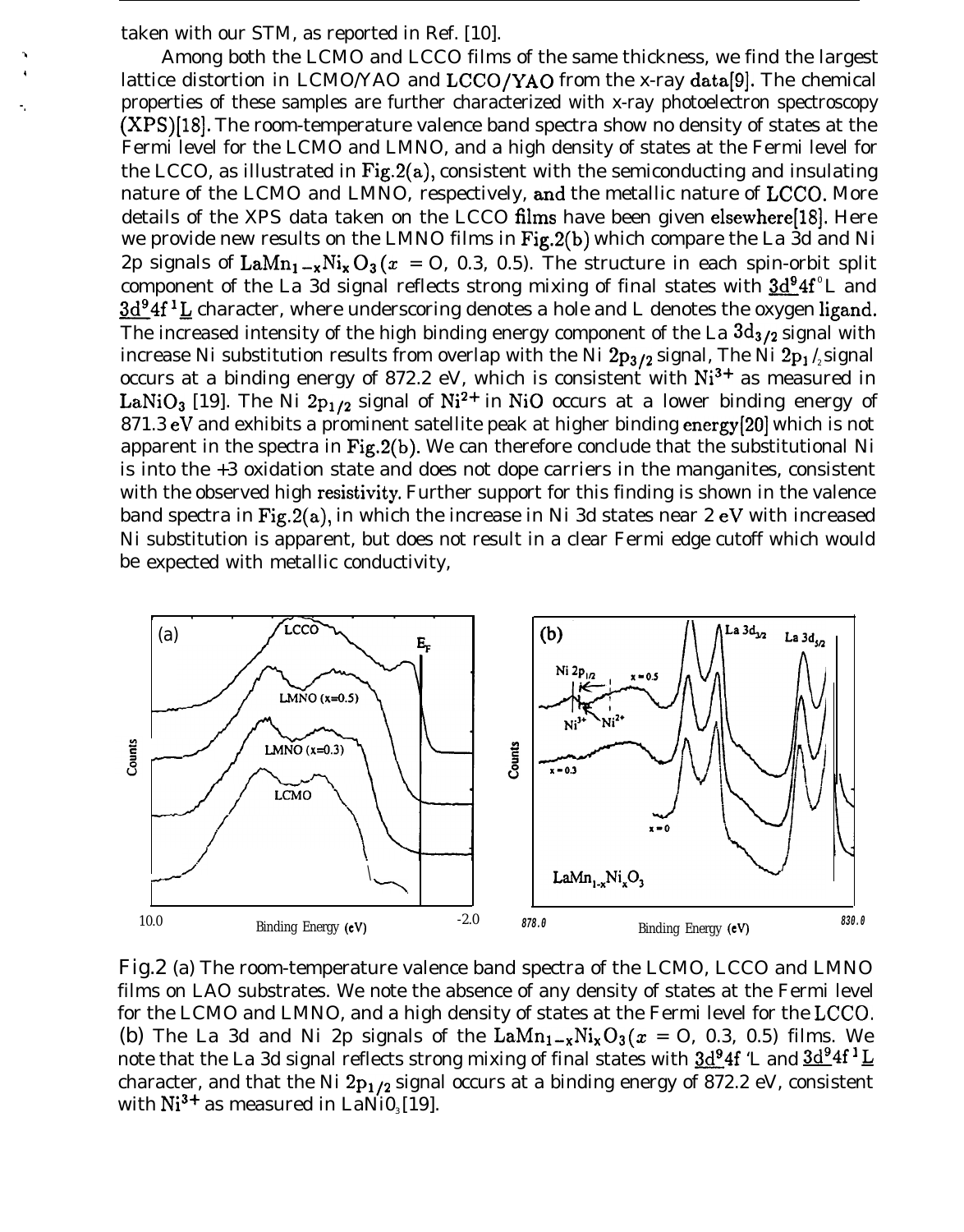#### Electrical Transport Properties

,

The effects of lattice distortion on the electrical transport properties of *LCMO films on .* substrates of LAO, STO and YAO have been published elsewhere [9, 10], and the correlation of the maximum magnetoresistance  $AR_{\mu}$  with the lattice distortion *(As/a)* has been summarized in Fig. 1. Here we compare the effects of Jahn-Teller coupling and doubleexchange interaction on the occurrence of CMR by comparing the zero-field and finitefield (6 Tesla) resistivity ( $\rho$ ) vs. temperature (z') data of the films of LCMO, LCCO and LMNO films on LAO substrates, as illustrated in Fig.3. We note that in  $Fig.3(a)$ the LCMO system exhibits a resistive peak at  $T_{\bm p}$  where  $T_{\bm p} < T_c$  and the corresponding magnetoresistance *ARH* given in the inset is the largest among all films on the LAO substrate. We also note that the high-temperature resistivity can be described in terms of the small polaron model, with a polaron binding energy  $E_b \approx 0.35 \text{ eV}[9]$ , comparable to the Jahn-Teller coupling energy[7].



Fig.3 Comparison of the resistivity  $p$  at  $H = O$  and  $H = 6$  Tesla as a function of the temperature (2) for (a)  $La_{0.7}Ca_{0.3}MnO_3$ , (b)  $La_{0.5}Ca_{0.5}CoO_3$ , (c)  $LaMn_{0.5}Ni_{0.5}O_3$ , and (d) LaMn<sub>0.7</sub>Ni<sub>0.3</sub>O<sub>3</sub> epitaxial films on LaA10<sub>3</sub> substrates. The insets illustrate the magnetoresistance  $\Delta R_H$ -vs. T data for all four samples.

More specifically, we find that the resistivity data for all LCMO films can be described according to the expression:

$$
p(T) \approx \alpha T \exp\left[\frac{E_{b}}{k_{B}T}\right]
$$
\n(1)

where  $E_b \approx 0.35$  eV[9]. This energy compares favorably to the Jahn-Teller coupling en-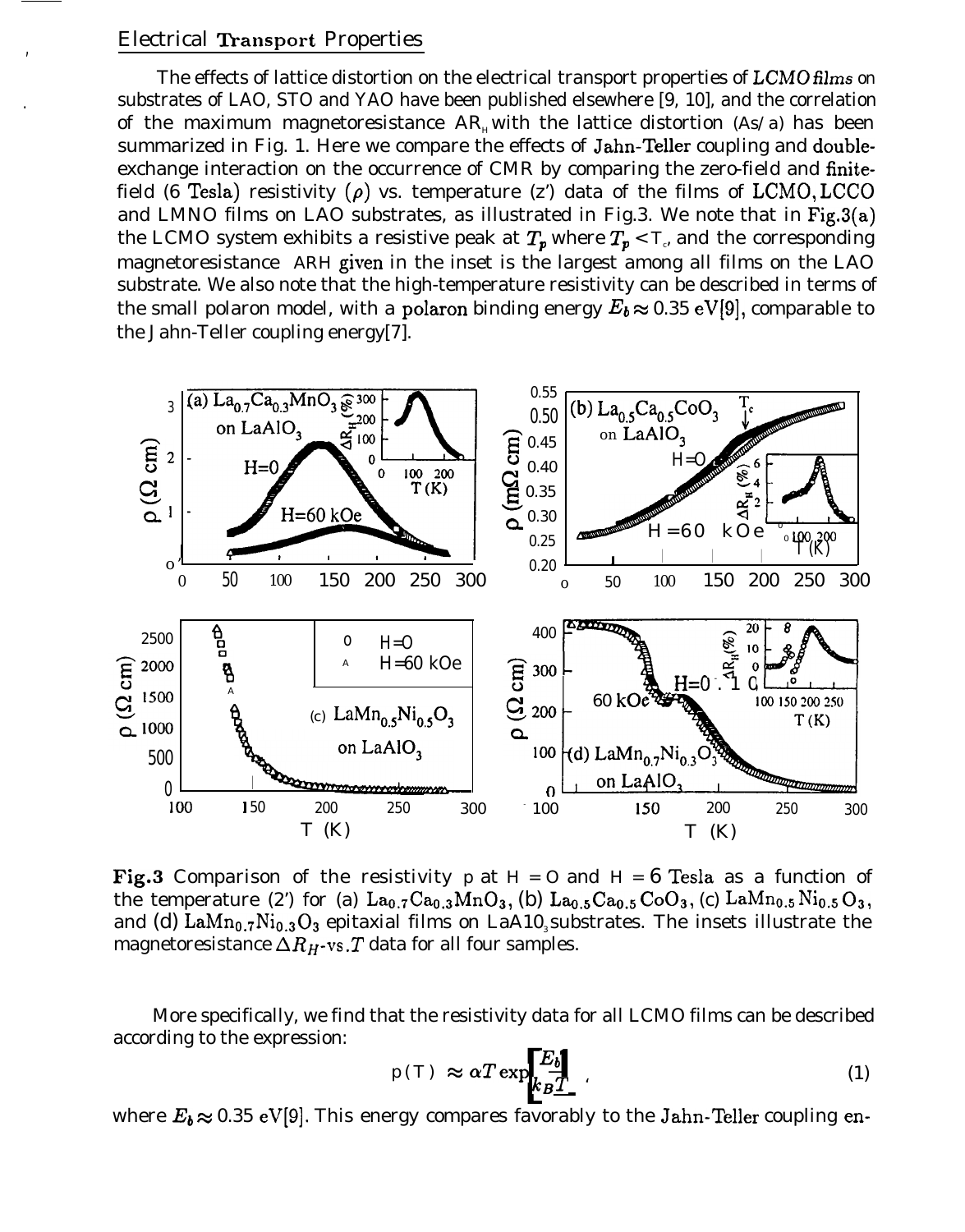ergy[6], suggesting that the high-temperature conduction mechanism is dominated by the lattice polaron conduction. On the other hand, the low temperature transport properties appear to be strongly correlated with the degree of lattice distortion. That is, samples of larger lattice distortion exhibit larger resistivity and magnetoresistance, as illustrated in Fig. 1, suggesting increasing scattering of carriers du'e to a larger number of magnetic domains and grain boundaries induced by larger lattice distortion.

In contrast to the peak feature in the p-vs.-T data of the LCMO system, the LCCO sample reveal monotonic temperature dependence in the resistivity, as illustrated in Fig.3(b), with orders of magnitude better electrical conduction. The zero-field resistivity has a anomalous change of slope at  $T_c$ , and the magnetoresistance peak occurs at approximately the same temperature, suggesting that the suppression of the spin-disorder scattering in the magnetically ordered state due to either high fields or low temperatures is the origin of magnetoresistance in LCCO.

The LMNO samples both appear to be insulating,  $(Fig.3(c)$  and  $Fig.3(d)$ , and the sample with 30% Ni-substitution is less resistive than that with 50% Ni-substitution, showing an anomalous drop in resistivity near *Tc* before increasing again with further decrease in temperature, as shown in Fig. 3(d). This small reduction in resistivity at  $\sim T_c \approx 155$ *K* may be related to the presence of a small percentage of  $Mn^{4+}$  and  $Ni^{2+}$  ions[15] which contribute excess carriers, so that in the ferromagnetic state below  $T_c$  the spin disorder scattering of carriers is suppressed. This conjecture is also consistent with the finite magnetoresist ante in the LaMno.7Nio.303 epitaxial film where the presence of a small percentage of  $Mn^{4+}$  and  $Ni^{2+}$  ions[15] results in incomplete ferromagnetic ordering[13,14], and therefore the resistivity may become smaller upon the application of an external magnetic field which reduces the spin disorder and enhances the carrier hopping conduction. It is also interesting to note that  $\Delta R_H$  of the LMNO with  $30\%$  Ni-substitution changes



Fig.4 The anisotropic resistivity of LCMO/YAO and LCCO/YAO films at various temperatures below *T*<sub>c</sub> and for  $H = 6$  Tesla.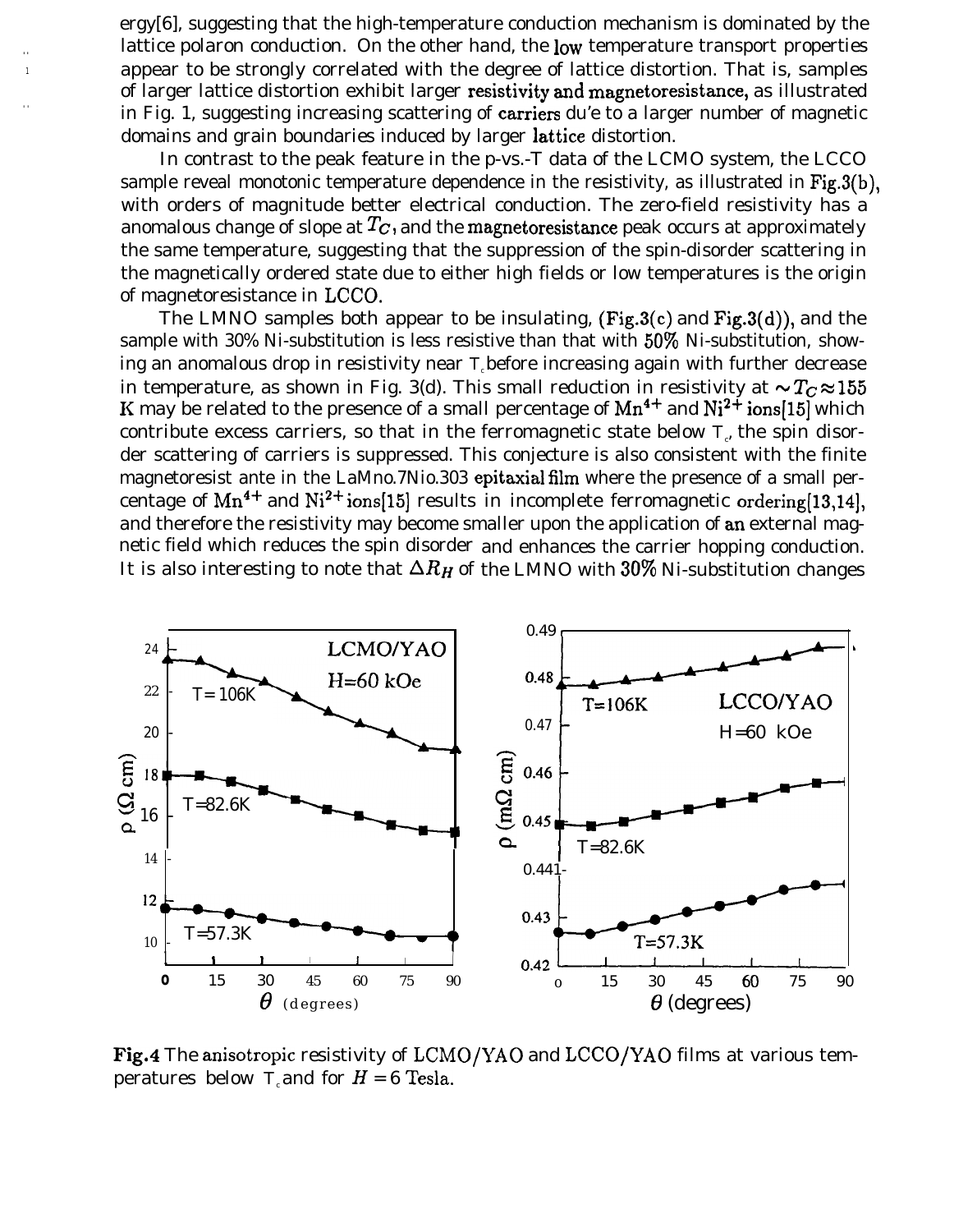sign near  $T_c$ , as shown in the inset of Fig.3(d), which may be related to strong critical fluctuations of spins. We note that the Ni-ions are believed to be in the low-spin state with the electronic configuration of  $t^{6}_{2q}e^{1}_{q}$  [13,14], so that both the Mn<sup>3+</sup> and Ni<sup>III</sup> ions are Jahn-Teller ions. The superexchange interaction between the  $Mn^{3+}$  and  $Ni<sup>III</sup>$  ions[14,15] gives rise to a moderate ferromagnetic exchange interaction[13].

In Fig.4 we show the anisotropic magnetoresistance at  $T < T$  in LCMO/YAO and LCCO/YAO samples as a function of the angle  $\theta$  between the applied magnetic field and the thin film surface. It is interesting to note the opposite angular dependence in these two samples, despite the fact that both samples have comparable lattice distortion, as shown in Table I. A possible explanation for the significant anisotropic resistivity (up to 2570) of the LCMO/YAO sample may be related to the polaron conduction. That is, for  $\vec{H}$  parallel to the substrate ( $\theta = 90^{\circ}$ ), spins become much better aligned below *T* and therefore the larger magnetization reduces the polaron unbinding energy, giving rise to better conductivity. On the other hand, for the LCCO/YAO film, the small increase of resistivity (up to 2%) as  $\vec{H}$  is rotated from the c-axis to the ah-plane may be explained by the significant substrate-induced reduction of the c-axis lattice constant and the increase of the a and b-axis lattice constants (see Table I). The lattice distortion thus induced might favor stronger double-exchange interaction for fields aligned along c-axis ( $\theta = O$ ) than for fields parallel to the ah-plane ( $\theta = 900$ ), hence the smaller resistivity for  $\vec{H} \parallel \hat{c}$ .

#### Magnetic Properties

The spontaneous magnetization  $(M_{\bullet})$  vs. temperature *(T)* data for the bulk LCMO and LCCO samples are shown in Fig.5(a). To examine the temperature dependence of  $M_{\rm s}$ near  $\mathbf{Z}^{\prime}_{\cdot}$ , we find that

$$
M_s(T + T_C) = M_{s0}(1 - T/T_C)^{\beta}, \qquad (2)
$$

where the critical exponent  $\beta = 0.50 \pm 0.01$  is consistent with the mean-field theory for ferromagnets[21], In addition, the first harmonic of the longitudinal magnetic susceptibility



Fig.5 (a) The magnetization  $(M)$  vs. temperature  $(T)$  data for bulk LCMO and LCCO samples. (b) The real part of the ac magnetic susceptibility  $(4\pi\chi')$  vs. temperature (T) data taken at frequencies  $f = 13.72$  Hz and  $f = 1.30$  kHz and for  $H = O$ .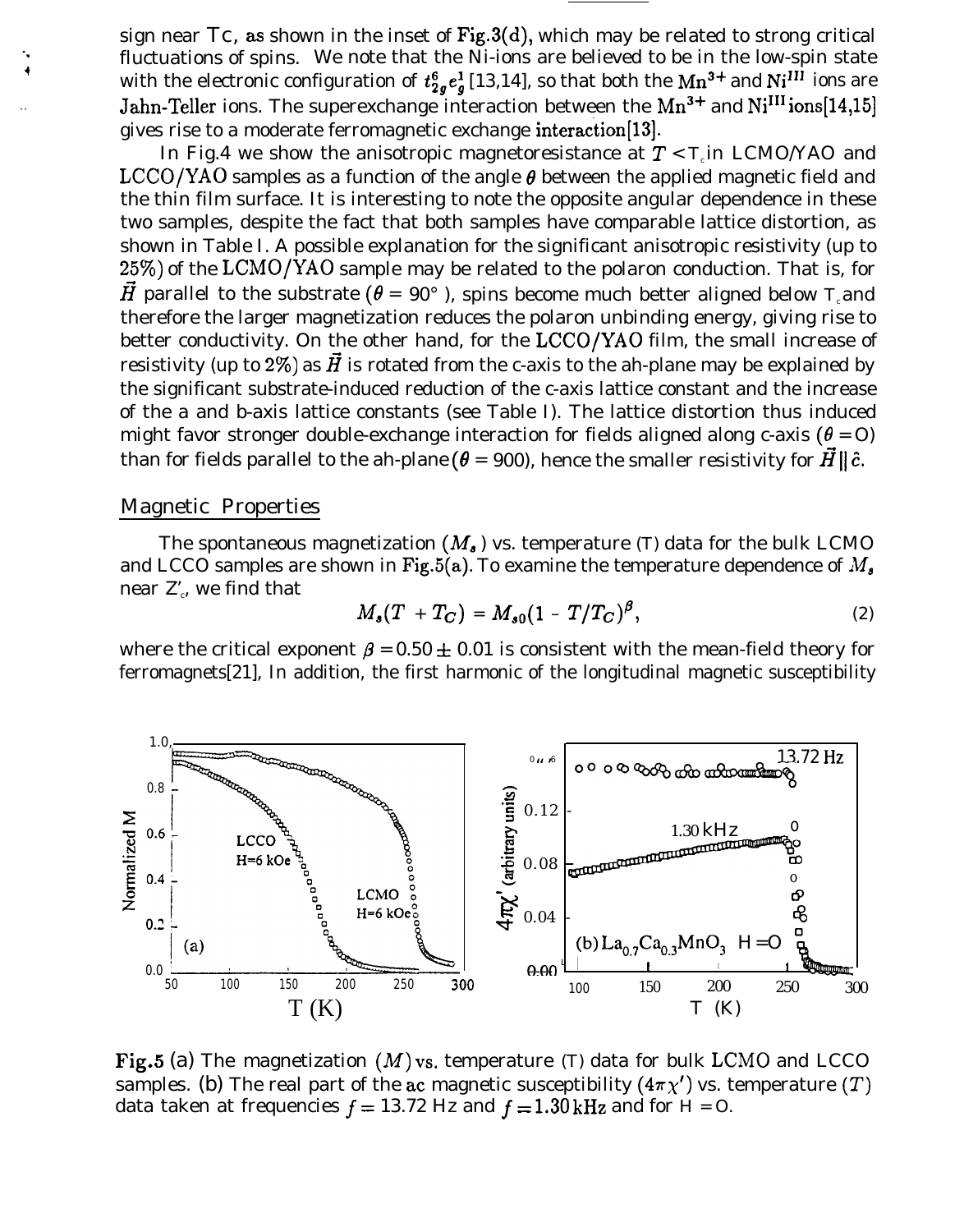(x) at two frequencies  $f = 13.72$  Hz and  $f = 1.30$  kHz is shown in Fig.5(b). It is interesting to note that the real part of the high-frequency ac magnetic susceptibility  $(y')$ of LCMO is slightly reduced relative to that of the low-frequency susceptibility, and the low-temperature high-frequency  $\chi'$  increases slightly until near  $T_c^2$ , and then drops rapidly at  $\mathbf{Z}_c$ . The frequency dependence of  $\boldsymbol{\chi'}$  in the ferromagnetic state may be understood in terms of spin relaxation induced by a longitudinal ac excitation[22].

## **Optical Properties**

 $\star$ 1

> The effects of substrate-induced lattice strain on the optical phonon modes have been revealed by our recent infrared reflectivity y studies[l 7], and the frequency shifts of the phonon modes are consistent with the XRD results[9,10]. As reported in Ref. [17], we find that the substrate-induced lattice strain has strong influence on the Mn-O stretching and Mn-O-Mn bending phonon modes, and has practically no effect on the La (Ca) vibrational mode. Furthermore, the frequency of the Mn-O stretching mode and that of the Mn-O-Mn bending mode show much stronger power-law dependence on the lattice constants ( $\omega \propto$  a-a for the stretching mode and  $\omega \propto$  a  $^s$  for the bending mode) than that of the conventional dependence  $(\omega \propto a^{-3/2})$  [23]. In Fig.6, the ratio of the frequency shift  $(-\Delta\omega/\omega)$  relative to the lattice strain *(As/a)* for the stretching and the bending modes are illustrated. These large optical frequency shifts in the Mn-O phonon modes due to the substrate-induced lattice strain are suggestive of strong electron-phonon coupling in the LCMO system.



Fig.6 Correlation of the ratio of the phonon frequency shift  $(-\Delta\omega/\omega)$  and the substrateinduced lattice strain *(As/a)* for the Mn-O stretching and Mn-O-Mn bending modes inLCMO epitaxial films[17].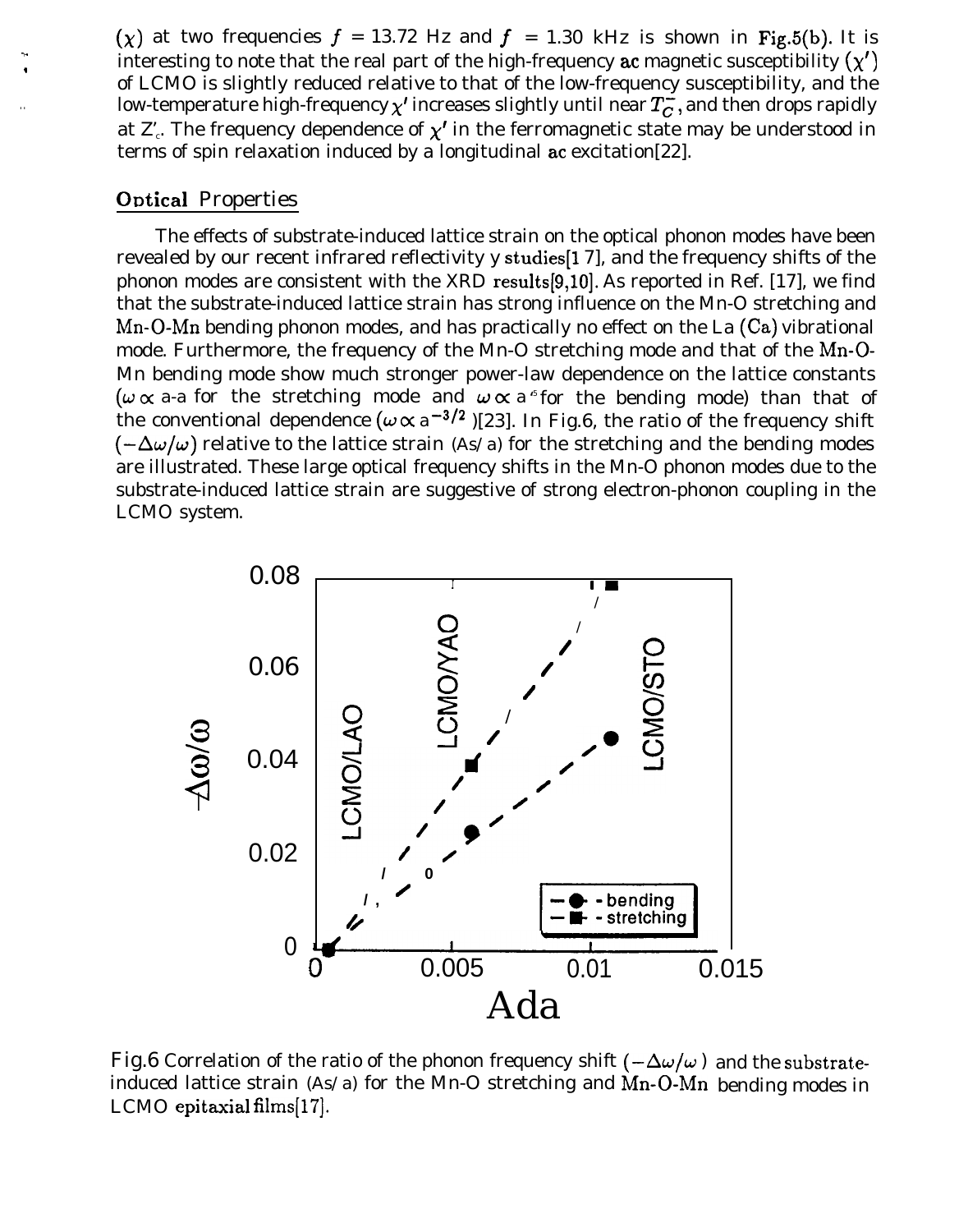# Tunneling Spectroscopy

-.

Tunneling spectroscopy was performed on  $La_{0.7}Ca_{0.3}MnO_3(LCMO)$  and LaMnO<sub>3</sub> (LMO) films with a variable-temperature scanning tunneling microscope (STM), using a platinum tip as counter-electrode. Typical junction impedance was  $\sim 10 \text{M}\Omega$ , with the bias voltage applied to the sample. The current VS. voltage *I-V* data was converted into the normalized tunneling conductance *[(dI/dV)(I/V)- \* – 1]* according to the procedure developed by Feenstra et al.[24]. Figure 7 shows the conductance spectra for LCMO at 77 K, well below the Curie temperature ( $T_c \approx 260$  K). Pronounced peaks are present at  $\sim$  +1.75 V, bearing notable resemblance to the spin-split density-of-states spectrum (shown in inset) calculated for the itinerant Mn *3d* and O *2p* bands in the ferromagnetic state [25]. The peaks are absent at room temperature for LCMO in the paramagnetic st ate[26], as well as for the undoped LMO [26] which shows no CMR behavior. This overall consistency offers strong evidence of a half-metallic band structure for LCMO in the ferromagnetic state, and implicates spin-splitting of the itinerant electrons as playing a key role in CMR[25,26],



Fig.7 The normalized tunneling conductance  $[(dI/dV)(I/V)^{-1} - 1]$  vs. the bias voltage *(V)* of an LCMO/LAO film taken at  $T = 77$  K using a low-temperture STM, well below the Curie temperature (T<sub>c</sub> = 260 K). The pronounced peaks at  $\sim \& 1.75$  V are consistent with the spin-split density-of-states spectrum given in Ref. [25] for LCMO in the ferromagnetic state, and the gap-like structure with sharp peaks at  $\sim 0.35$  eV may be associated with the Jahn-Teller splitting[9,26].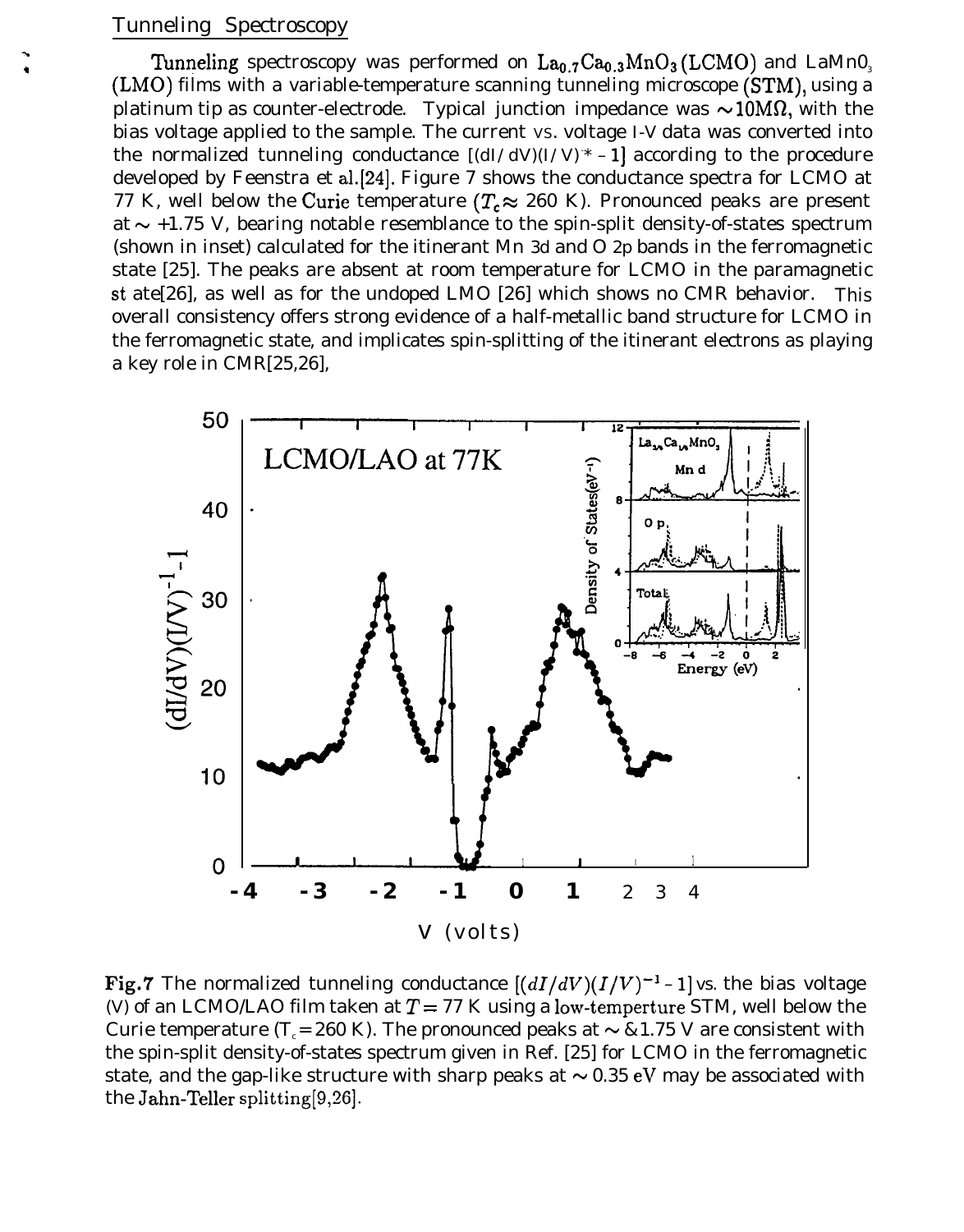Also noticeable in the conductance spectrum for LCMO at 77 K is a gap-like struc ture, with sharp peaks at  $\sim \pm 0.35$  eV. This gap feature is absent for LCMO at *room* <sup>4</sup> temperature, but also present in the data for LMO(26). It seems plausible to attribute this gap feature to evidence for Jahn-Teller splitting which, according to the band struc ture calculations, should exist in LCMO at low temperatures as well as in the undoped LMO [26]. Such evidence would be consistent with the models for CMR involving polaron conduction[7], and is also in excellent agreement with the polaron unbinding energy derived from our electrical transport data[9].

#### DISCUSSION

. .

Our experimental results which compare LCMO, LCCO and LMNO systems are suggestive of the importance of both double-exchange interaction and Jahn-Teller coupling to the occurrence of CMR. As summarized in Table II, different combinations of the doubleexchange interaction, Jahn-Teller coupling, and superexchange interaction in these three families of ferromagnetic perovskites yield various interesting and distinct physical properties for each system. For instance, the large effects of substrate-induced lattice distortion on the magnetoresistance[9,10], optical conductivity and phonon frequencies[17] in LCMO can be attributed to the strong electron-phonon coupling associated with the Jahn-Teller effect and the presence of the double-exchange interaction in LCMO [7]. The giant ferromagnetic Hall effect observed in LCCO has been attributed to the existence of multiple spin configurations and the double-exchange interaction of the Co ions [12]; and the small magnetoresistance in LCCO can be explained in terms of the spin disorder scattering in a system with highly mobile conducting carriers[9]. The insulating behavior and the small

Table II Comparison of the physical properties of  $La_{0.7}Ca_{0.3}MnO_3$ ,  $La_{0.5}Ca_{0.5}CoO_3$ , and  $\text{LaMn}_{1-x}\text{Ni}_x\text{O}_3$  (x = 0.3, 0.5) epitaxial films on LaA10, substrates.

| Perovskite                                     | Physical effects                                                        | Phenomena                                                                                                                                                     |  |  |
|------------------------------------------------|-------------------------------------------------------------------------|---------------------------------------------------------------------------------------------------------------------------------------------------------------|--|--|
| $La_{07}Ca_{03}MnO_3$<br>on LaAlO <sub>3</sub> | - Jahn-Teller effect<br>- double exchange<br>interaction                | - significant CMR<br>(larger CMR from<br>larger lattice distortion)<br>- strong optical phonon<br>frequency shift with large<br>lattice strain (Boris et al.) |  |  |
| $La_{0.5}Ca_{0.5}CoO_3$<br>on LaAlO,           | - absence of Jahn-<br>Teller effect<br>- double exchange<br>interaction | - small $\Delta R_{\mu}$<br>- giant ferromagnetic Hall<br>effect (due to multi-spin<br>states) (Samoilov et al.)                                              |  |  |
| $LaMn_{1.x}Ni_xO_3$<br>on $LaAlO3$             | - Jahn-Teller effect<br>superexchange<br>interaction                    | - high resistivity insulator<br>- small $AR_u$                                                                                                                |  |  |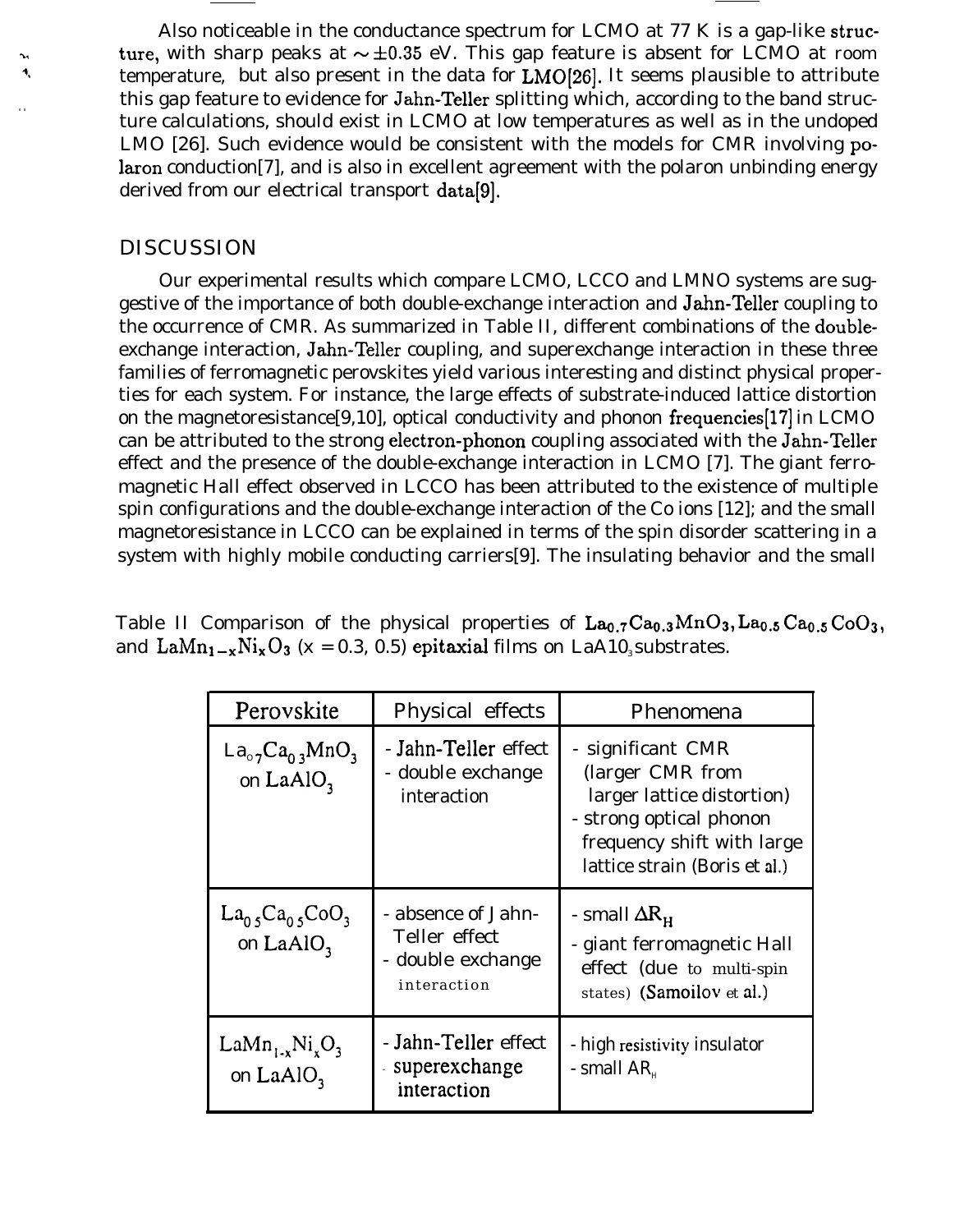magnetoresistance of the LMNO system may be attributed to the superexchange interac- $\dot{A}$ . tion, and the small enhancement of the conductivity at low temperatures in the LMNO<br> $\dot{A}$ . system with  $30\%$  Ni substitution may be related to the existence of a small percentage system with 30% Ni-substitution may be related to the existence of a small percentage of the Mn<sup>4+</sup> and Ni<sup>2+</sup> ions, in addition to the predominant  $Mn^{3+}$  and Ni<sup>III</sup> ions. These mixed valences resemble the multiple spin configurations in LCCO which exhibits giant magnetoresist ante.

#### CONCLUSION

The effects of lattice distortion, Jahn-Teller coupling, and double-exchange interaction on the occurrence of colossal magnetoresistance (CMR) are investigated by comparing the physical properties of  $La_{0.7}Ca_{0.3}MnO_3(LCMO), La_{0.5}Ca_{0.5}CoO_3(LCCO),$  $\rm La(Mn_{0.7}Ni_{0.3}$  )0 $_{_3}$ , and  $\rm La(Mn_{0.5}Ni_{0.5})O_3(LMNO)$ epitaxial films on various substrates. Our studies reveal that the electrical transport properties and the optical reflectivity of LCMO are very sensitive to the substrate-induced lattice distortion, suggesting strong electron- phonon coupling in LCMO. Furthermore, the high-temperature resistivit y in LCMO is consistent with polaron conduction, implying the importance of lattice polarons associated with the Jahn-Teller effect. The relevance of the Jahn-Teller effect to the occurrence of CMR is further confirmed by comparing the physical properties of LCMO with those of LCCO. The small magnetoresistance and the lack of lattice distortion effects on the magnetoresistance in the latter may be attributed to the absence of the Jahn-Teller distortion in LCCO, The importance of double-exchange interaction to the occurrence of CMR is verified by comparing the LMNO system with LCMO, the former being ferromagnetic insulators resulting from superexchange interaction among Jahn-Teller cations. The finding of insignificant magnetoresistance in LMNO suggests that both double exchange and Jahn-Teller effects are important to the occurrence of CMR. In addition, our tunneling spectroscopy of LCMO at  $T \ll Z$  is consistent with the half-metallic band structure calculations, suggesting the spin-splitting of the itinerant electrons may play a key role in CMR.

#### **ACKNOWLEDGEMENT**

The research at Caltech is supported by the Packard Foundation and the National Aeronautics and Space Administration, Office of Space Science (NASA/OSS), and the Caltech President's Fund. Part of the research was performed by the Center for Space Microelectronics Technology, Jet Propulsion Laboratory, Caltech, and was sponsored by NASA/OSS, We thank Nikko Hitech International Inc. for supplying the YA10, substrates used in this work.

#### REFERENCES

- 1. R. von Hemlolt, J. Wecker, B. Holzapfel, L. Schultz, and K. Samwer, Phys. Rev. Lett. 71, 2331 (1993).
- $2.~$  S. Jin et al., Science 264, 413 (1994); Appl. Phys. Lett. 66, 382 (1995); Appl. Phys. Lett. 67, 557 (1995).
- 3. H. Y. Hwang et al., Phys. Rev. Lett. 75, 914 (1995).
- 4. Y. Moritomo et al., Phys. Rev. B51, 16491 (1995); K. Khazeni et al., Phys. Rev.